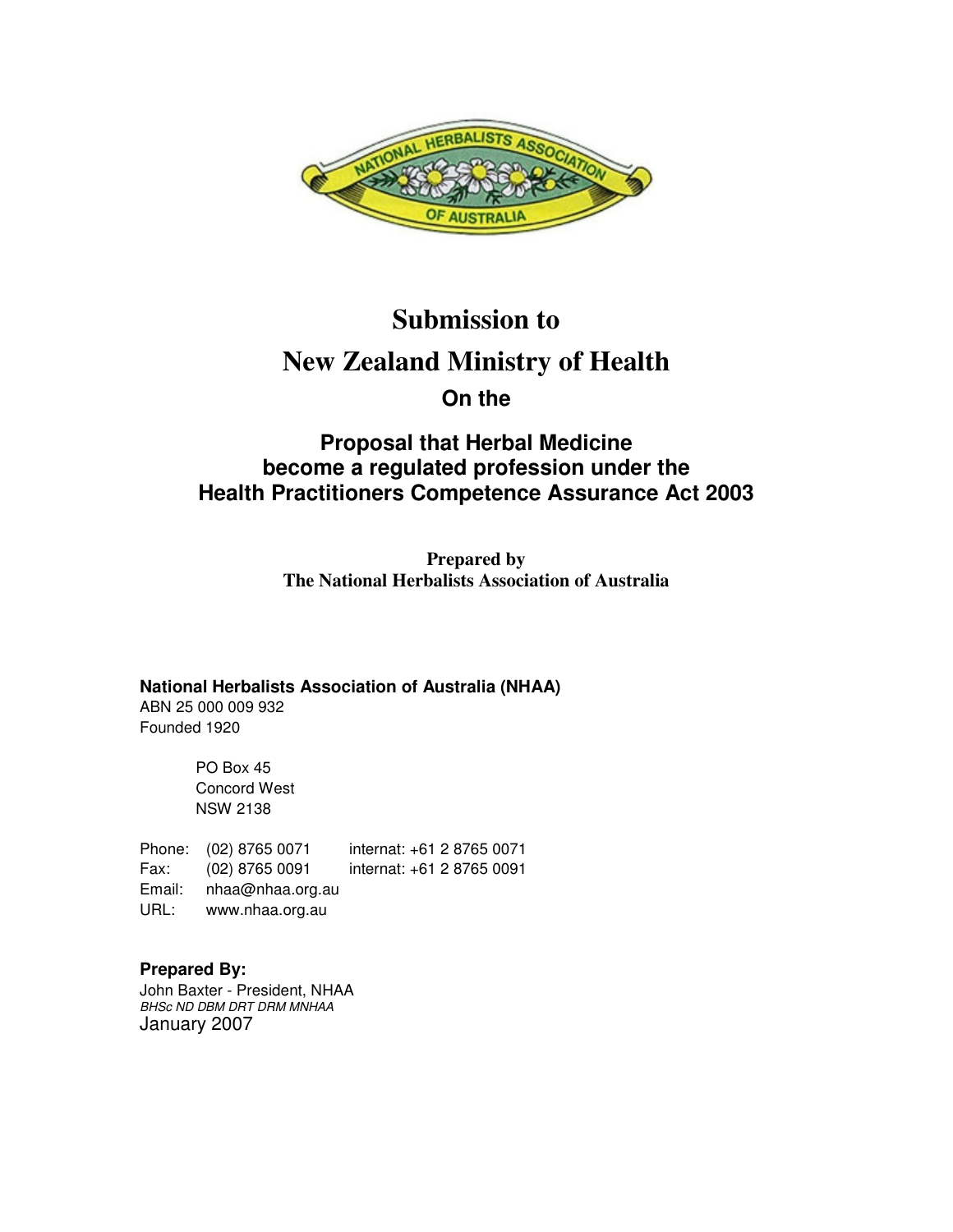

# **Contents**

|   | Introduction and Background to the National Herbalists Association of Australia 4 |  |
|---|-----------------------------------------------------------------------------------|--|
|   |                                                                                   |  |
|   |                                                                                   |  |
| 2 |                                                                                   |  |
| 3 |                                                                                   |  |
| 4 |                                                                                   |  |
| 5 |                                                                                   |  |
|   |                                                                                   |  |
|   |                                                                                   |  |
| 6 |                                                                                   |  |
|   |                                                                                   |  |
|   |                                                                                   |  |
|   |                                                                                   |  |
|   |                                                                                   |  |
|   | ACT, Northern Territory, Queensland and South Australia 9                         |  |
|   |                                                                                   |  |
|   |                                                                                   |  |
|   |                                                                                   |  |
|   |                                                                                   |  |
| 7 |                                                                                   |  |
| 8 | Position of the NHAA in regard to Medical Herbalists – Question 1110              |  |
|   |                                                                                   |  |
|   |                                                                                   |  |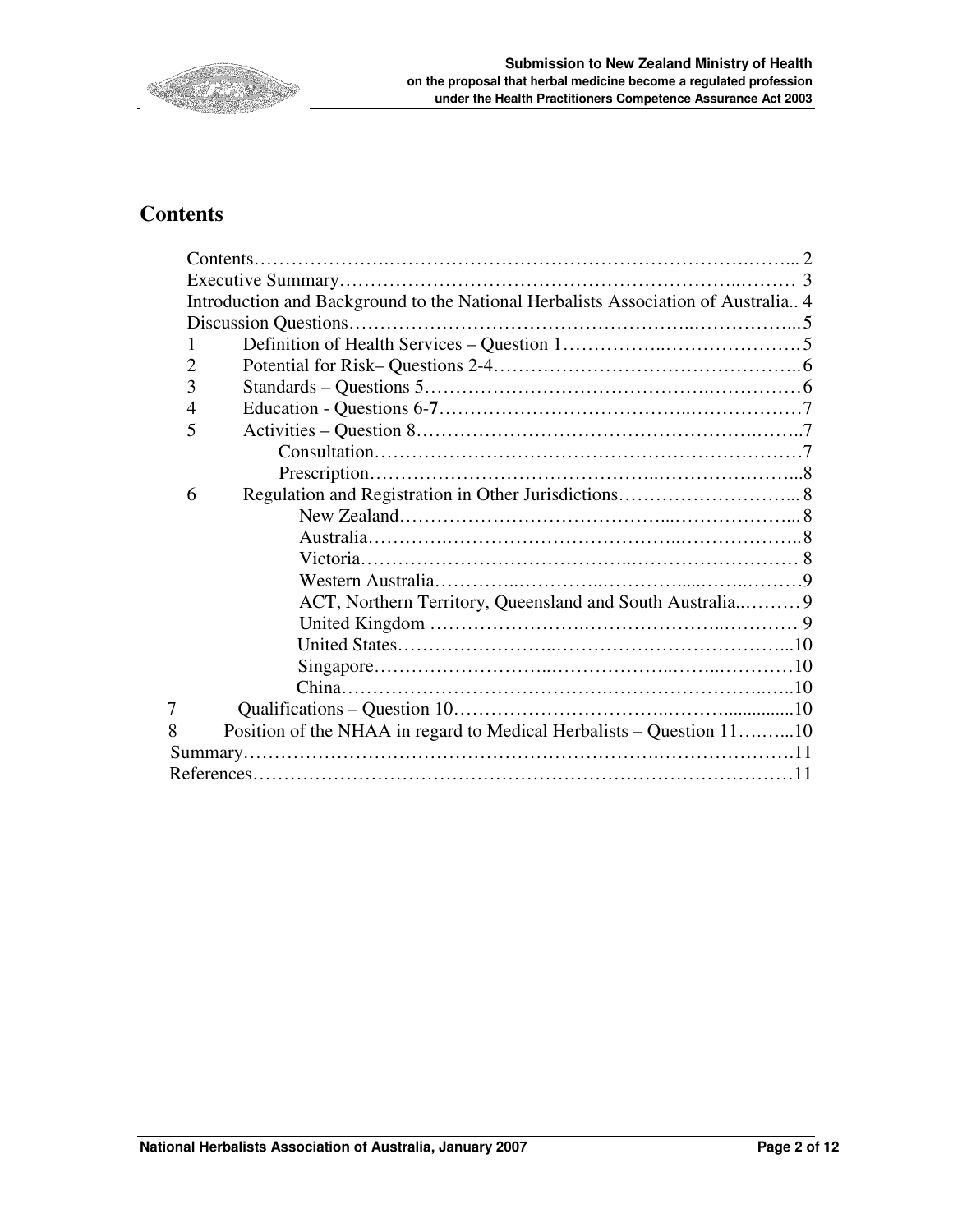

# **Executive Summary**

- This briefing document has been prepared by the National Herbalists Association of Australia (NHAA), which has represented the interests of professional Western Herbalists Medicine (WHM) practitioners and Naturopaths in Australia since 1920.
- The NHAA supports the position of the New Zealand Association of Medical Herbalists (NZAMH) that Herbal Medicine be approved as an additional profession for inclusion in the scope of the Health Practitioners Competence Assurance Act 2003 (HPCA Act).
- The NHAA considers that the existing mechanisms do not offer consumers the best protection from the unscrupulous misuse of the titles, Western Herbal Medicine Practitioner and Naturopath or from inadequately trained practitioners.
- The NHAA believes that regulation of the professions offers the public the best protection from the aforementioned issues.
- The Australian Government's Expert Committee on Complementary Medicines in the Health System supports this position.
- The La Trobe University report to the Victorian Government, 'The Practice' and Regulatory Requirements of Naturopathy and Western Herbal Medicine' also recommends statutory regulation of these professions.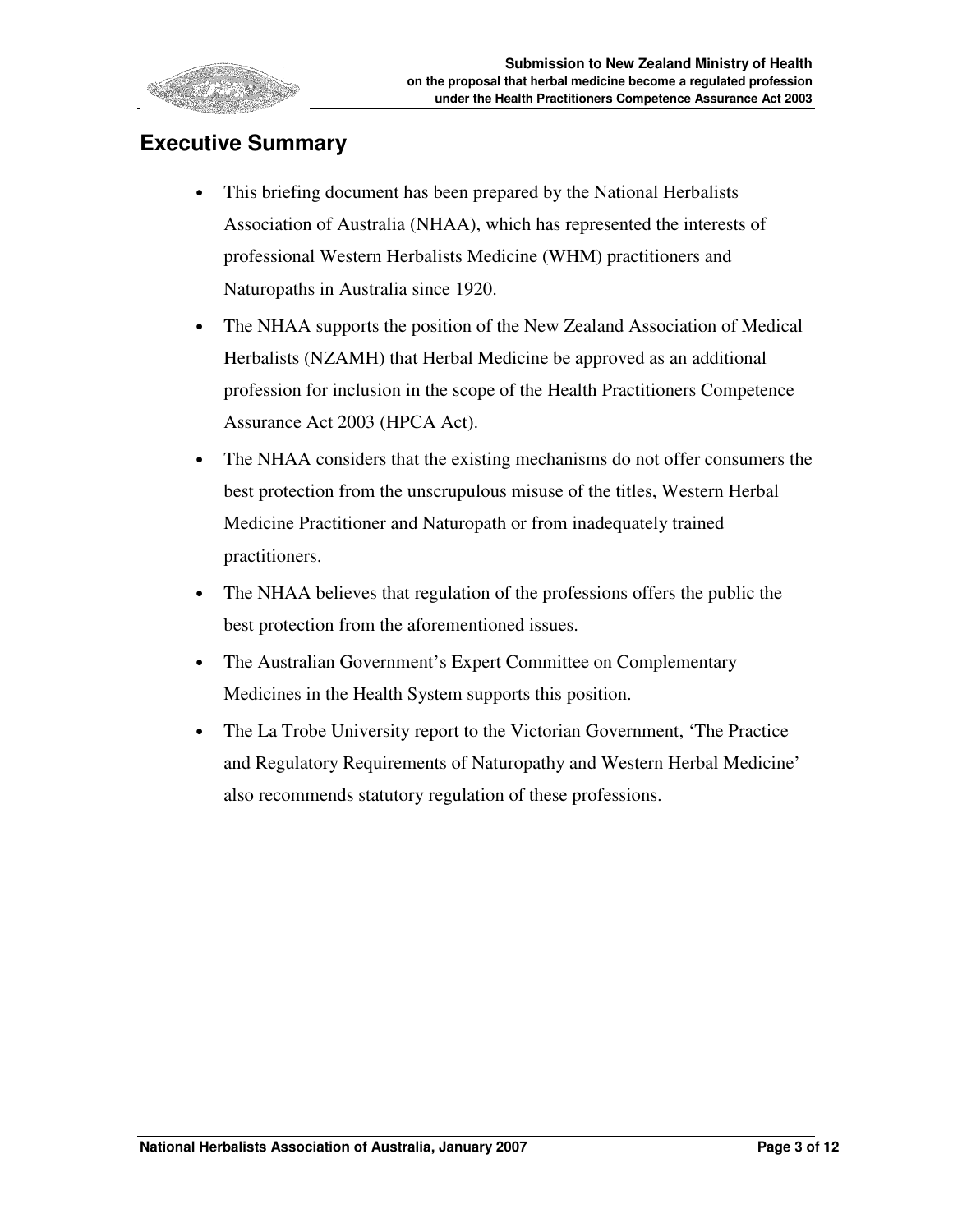

# **Introduction and Background to the National Herbalists Association of Australia**

The NHAA is the key professional Association representing appropriately qualified Western Herbalists and Naturopaths using herbal medicines as their primary treatment modality. It is the oldest professional association of complementary therapists, founded in 1920.

The membership consists of mainly practitioners of Western Herbal Medicine including Naturopaths who choose to use herbal medicine as their major modality of practise.

Our current membership is 1538 of which 931 are full members, with the remainder including student and companion members. This represents approximately one third of all practising Herbalists and Naturopaths in Australia. The NHAA is the only national professional association specifically concerned with the practice and education of Western Herbal Medicine (WHM).

The primary aims of the NHAA include to:

- Promote, protect and encourage the study, practice and knowledge of medical herbalism.
- Disseminate such knowledge by talks, seminars and publications.
- Encourage the highest ideals of professional and ethical standards.
- Promote herbal medicine within the community as a safe and effective treatment option.

The Full Membership of the Association elects the Board of Directors of the NHAA, with each member serving a two-year voluntary (unpaid) term after which they may stand for re-election.

Full members of the NHAA have completed training in Western Herbal Medicine sufficient to meet the educational standards as determined by the Examiners of the Board in consultation with tertiary education institutions (standards based on but exceeding the requirements of the NSW Health Training Package), and must adhere to a comprehensive Code of Ethics and Continuing Professional Education (CPE) program.

Since its inception, the NHAA and its members have been at the forefront of herbal medicine and have been influential in areas ranging from education and practice standards, to government regulation and industry standards. The NHAA has a strong commitment to achieving high educational standards in herbal medicine practice and supports regulation of the profession.

The Associations, Membership requirements, Code of Ethics and conduct and, educational requirements including our course accreditation guidelines can be found on our web site at www.nhaa.org.au .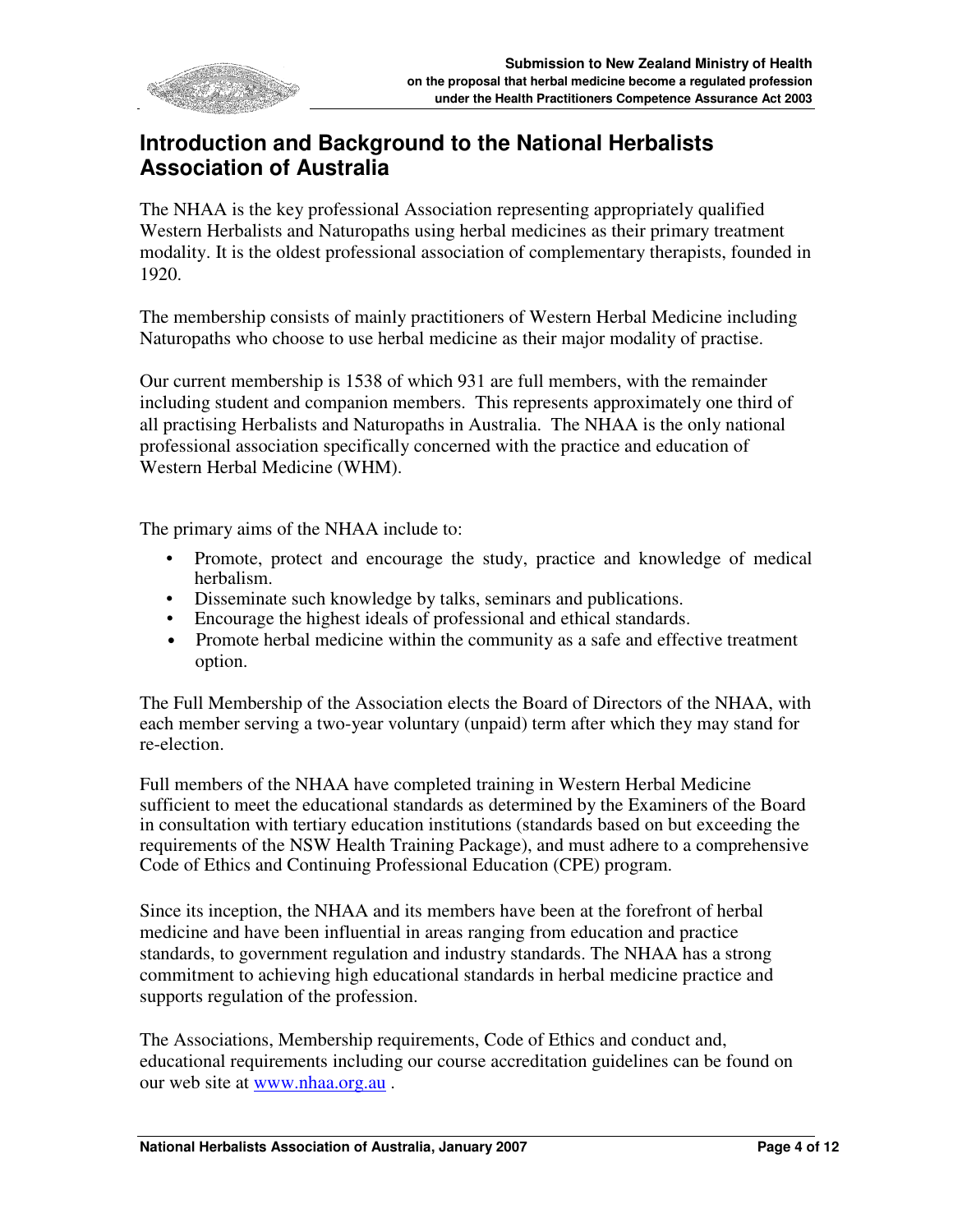

Discussion Questions

- **1 Definition of Health Services**  Question 1
	- **1. Is Herbal Medicine a health service, as defined by the HPCA Act? NB: The Act defines this as** *'a service provided for the purpose of assessing, improving, protecting, or managing the physical or mental health of individuals or groups of individuals'.*

Herbal medicine practitioners provide health care to members of the public on an ongoing basis more often as a primary contact health practitioner than not. They are required to assess the client's condition, prescribe appropriate medicines and refer to other health professionals if deemed necessary. We believe this falls within the scope of the definition of a health service.

- **2 Potential for Risk– Questions 2-5** 
	- **2 Is there a risk of harm to the public from the practice of Herbal Medicine?**
	- **3 If so, what is the nature, frequency and severity of the potential risk to the public? What is the likelihood of the risk occurring? (In addressing the risk of harm, are the risks associated with the practice of the proposed profession, as distinct from risks inherent in the products that the profession may inherently use?)**

The La Trobe report<sub>1</sub> identified two areas of risk for the public in regards to the practice of herbal medicine and naturopathy. First is clinical judgement of the practitioner including acts of omission such as misdiagnosis, failure to refer and failure to explain precautions. Acts of commission also present a risk in that a poorly trained practitioner may withdraw treatment or prescribe incorrectly. Second to this are the risks associated with the consumption of herbal and nutritional products. These risks are associated with interactions between supplements and herbs with pharmaceutical drugs or overdose (predictable toxicity) or allergies and idiosyncratic reactions (unpredictable toxicity). The final risks lies in the area of correct identification, substitutions and adulteration of herbal materials.

The NHAA and Federation of Natural and Traditional Therapies (FNTT) jointly commissioned a workforce survey<sub>2</sub> as part of the GST enquiry in 2003.

This workforce study identified a significant number of adverse reactions from the ingestion of herbal medicine prescribed by WHM practitioners and Naturopaths. The number of adverse reactions was similar to that reported for Traditional Chinese Medicine (TCM) as reported in Towards a Safer Choice.

In addition there is a risk involved in our role as primary care practitioners. There have been two deaths linked to naturopathic practice, which have been investigated by the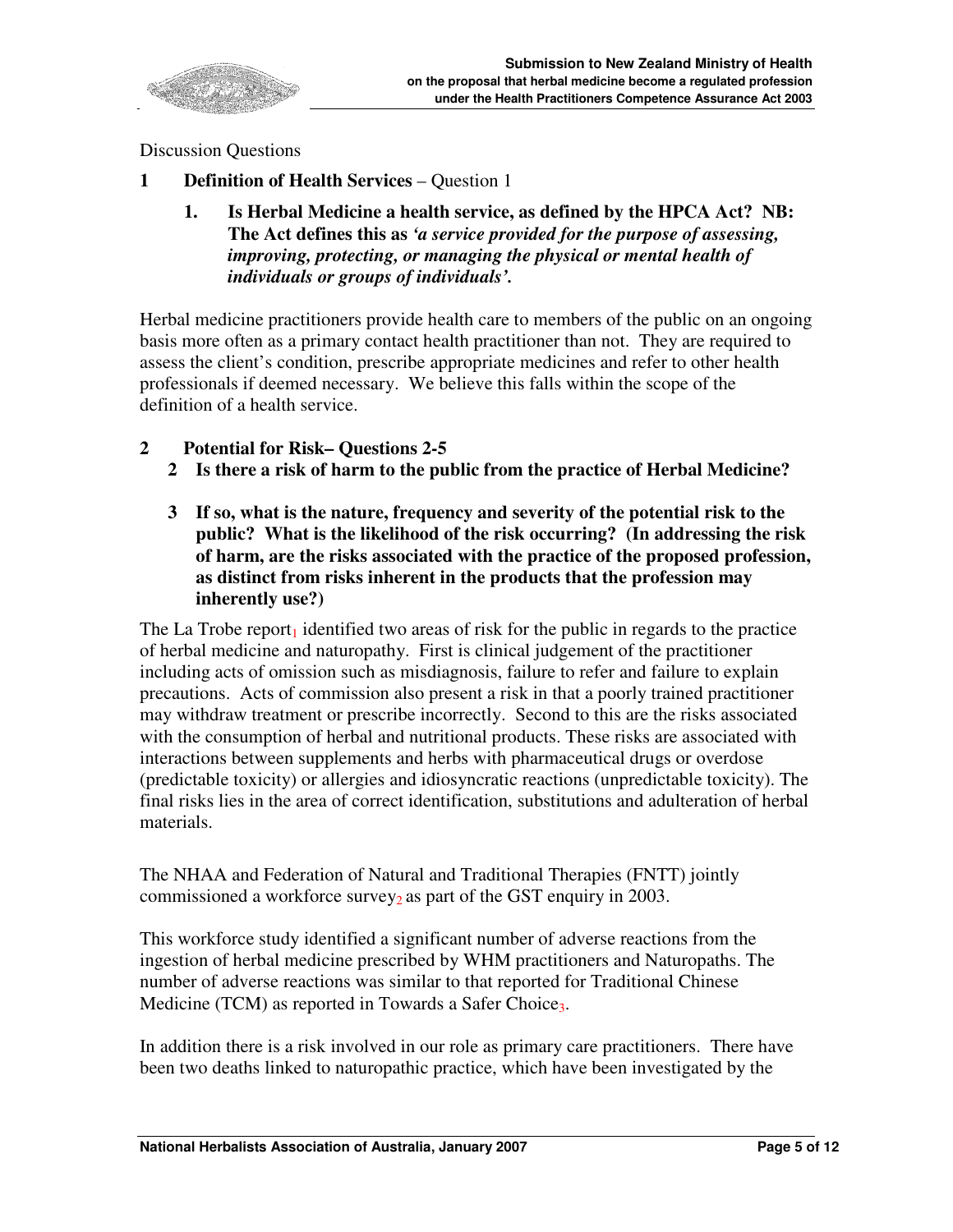

coroner in recent years4. In both these cases the practitioner concerned was not a member of any of the associations and neither were suitably qualified to practice as naturopaths.

More recently there is an allegation of an unqualified practitioner offering treatments for cancer patients. It has been reported in the press that this individual forged documents related to his training to gain membership of one association to add credibility to his claims of cure.

Therefore regulation is warranted based on:

- adverse event associated with herbal and nutritional medicines
- potential toxicity of some herbal medicines
- potential for interactions between herbal medicines and pharmaceutical drugs
- acts in practice that can be injurious to the public
- acts of malpractice and fraud resulting in complaints

#### **4 If there is no risk of harm, is it otherwise in the public interest that the profession of Herbal Medicine be regulated?**

Refer to answer to questions 2 &3.

#### **3 Standards – Questions 5**

#### **5 Are practising Medical Herbalists generally agreed on the standards that Medical Herbalists are expected to meet?**

As an unregulated professions, herbalists and naturopaths have no single body to set standards for the professions. Generally it is the associations to which a practitioner belongs that set the standards for practice.

The La Trobe report<sub>6</sub> identified fifteen organizations in Australia purporting to represent the professions. This multiplicity associations leads to a wide variation in standards and creates a difficulty with disciplinary matters. Privacy legislation prevents the sharing of disciplinary matters between associations.

Should a member of an association have their membership revoked because of a disciplinary matter, there is nothing to stop them from joining another association and continuing to practise.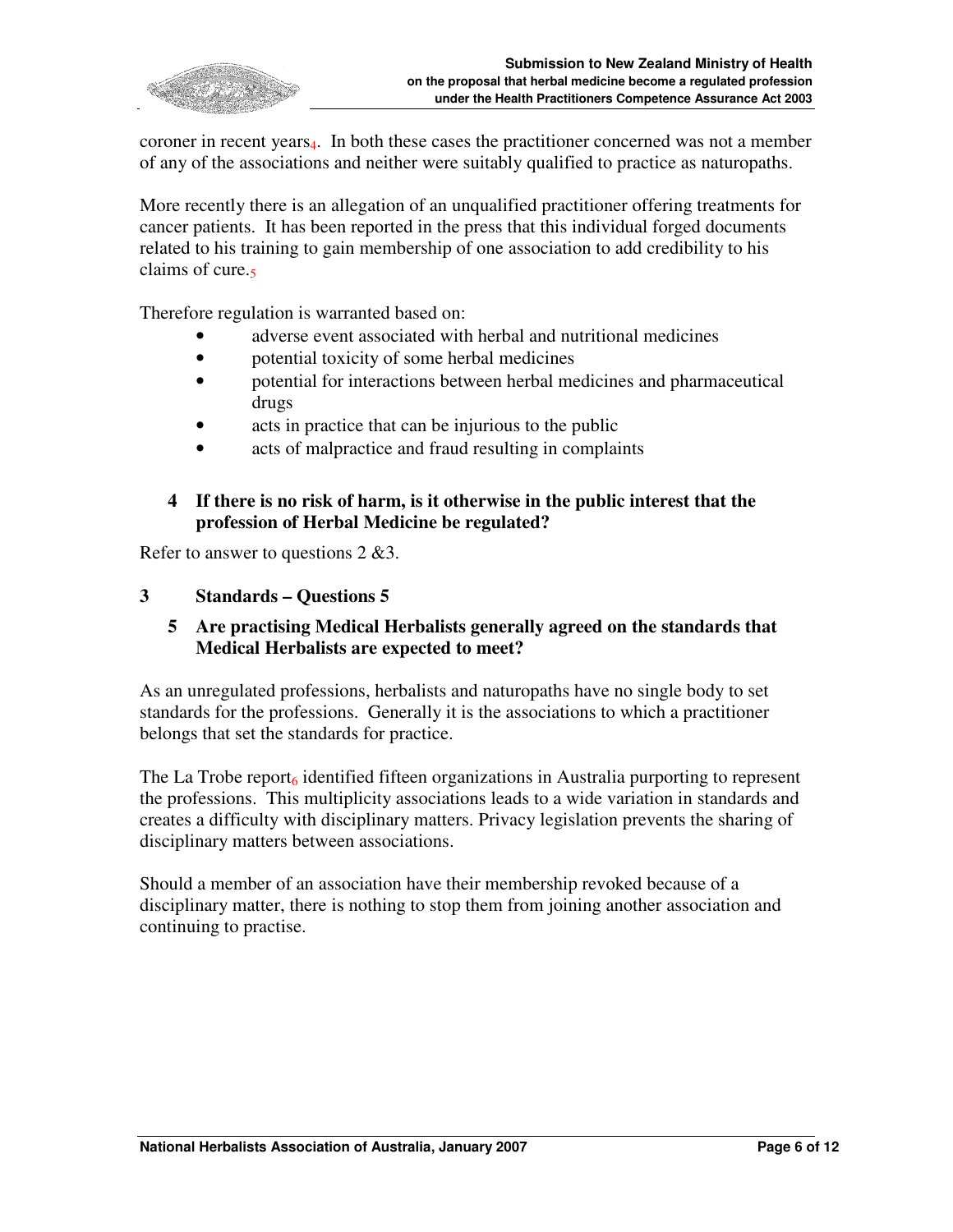

# **4 Education - Questions 6-7**

- **6 Are practising Medical Herbalists generally agreed on the competencies for scopes of practice for Herbal Medicine?**
- **7. Are Medical Herbalists generally agreed on the qualifications needed to practise the health services that they provide?**

In Australia there is a generally accepted Training Package<sub>7</sub> that has been adopted by most states and territories as the guideline for the education of naturopaths and herbalists. The Vocational Educational and Training Boards of the states and territories administer this standard. Most training is conducted in private training institutions, the training package and its application is open to interpretation.

The workplace survey $_8$  commissioned by the NHAA and FNTT revealed that the length of education of herbalists and naturopaths varied significantly from six months to six years with an average length of 3.1 years. Whilst the education of herbalists and naturopaths is relatively standardised, there are instances where training is inadequate and this puts the public at risk from poorly trained practitioners.

The NHAA has set in place a course accreditation system based on, but with a higher standard than, this training package. The NHAA system sets a standard that we believe should be the minimum requirement for herbal and naturopathic education for acceptance as a practitioner and full member of the association. The NHAA notes that many New Zealand colleges have had their courses accredited by the NHAA.

The NHAA believes the discrepancies in the educational standards of herbalists and naturopaths can best be addressed by regulating the professions. This will ensure a standard commiserate with the scope of practise of herbalists and naturopaths.

Given that most herbalists and naturopaths act in the capacity of primary contact health professional, the NHAA believes that the educational standard for a regulated profession should be a Bachelor Degree in Health Sciences in Herbal, Naturopathic or Complementary Medicine.

# **5 Activities – Question 8**

#### **8. What is the nature of the activities undertaken by Medical Herbalists?**

Medical Herbalists cover a wide variety of activities in the course of practise, which can be categorised into two broad areas, consultation and dispensing.

#### **Consultation**

Increasingly Medical Herbalists are acting in the role of a primary contact health care provider. Clients are electing to see a herbalist in preference to an orthodox medical practitioner.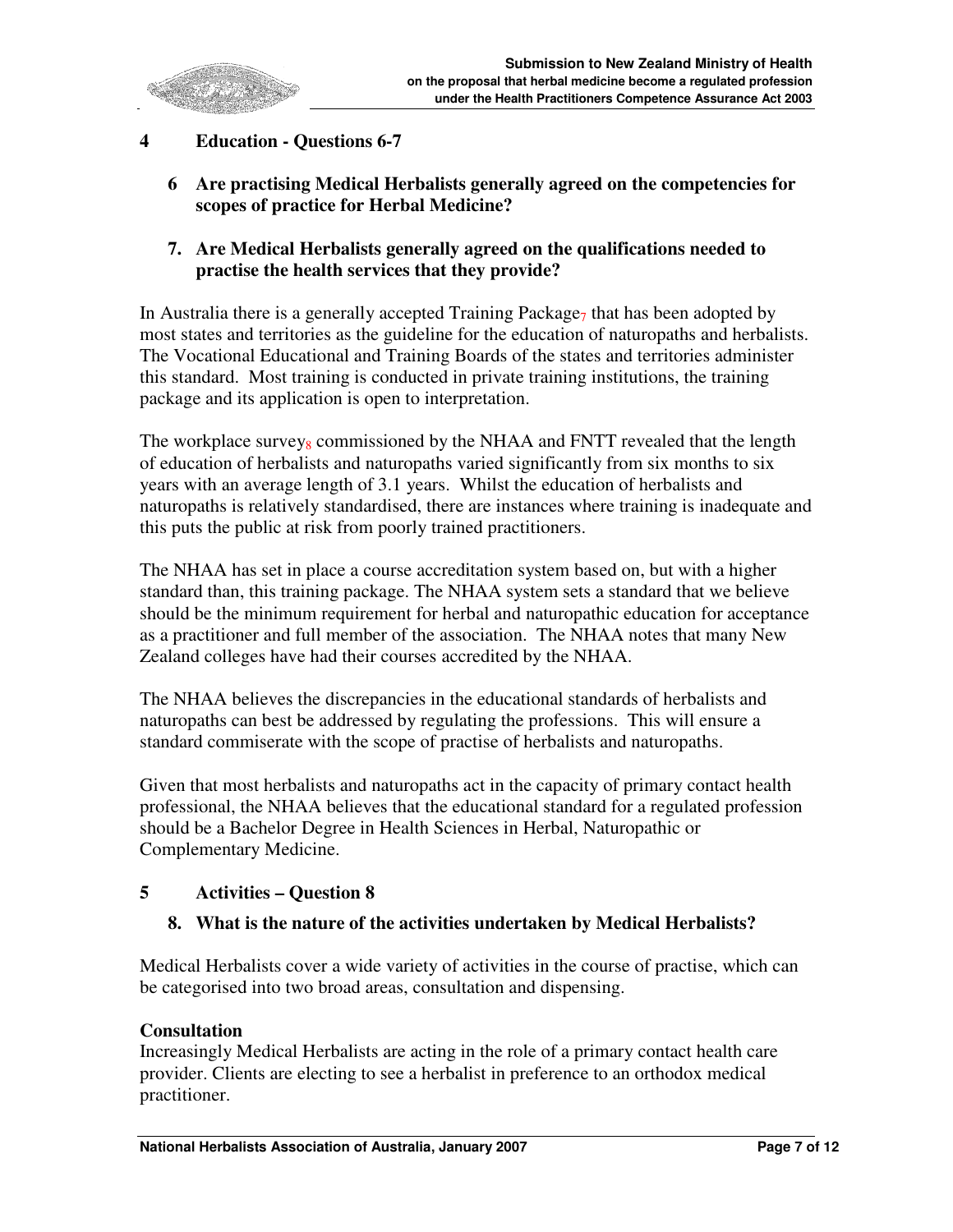

During a consultation with a Medical Herbalist, the herbalist will assess the physical, mental and emotional state of the client to ascertain the nature of the presenting illness or condition including the underlying cause where this can be determined.

Based on this assessment the practitioner will chose a course of action that may include any one of, or combination the following.

- $\checkmark$  Prescribe herbal medicines to treat the disease state
- $\checkmark$  Prescribe dietary modifications to promote good health
- $\checkmark$  Suggest lifestyle modification to support healing and good health
- $\checkmark$  Suggest other therapies that may be helpful
- $\checkmark$  Refer to a Medical Practitioner for a more complete assessment.

#### **Prescription**

Prescription involves selection of appropriate herbal medicines, combining these medicines into a formula, ascribing a dosage regime and explaining to the client the correct way to use the medicine.

This requires the herbalist to have a broad knowledge in many areas including:

- $\checkmark$  Herbal medicines and their application
- $\checkmark$  Appropriate dosage for each client
- $\checkmark$  Interactions of herbal medicines with each other
- $\checkmark$  Potential interactions with pharmaceutical medications the client may be using
- $\checkmark$  The ability to communicate instructions clearly

# **6 Regulation and Registration in Other Jurisdictions** – **Question 9**

**9. Is the profession regulated overseas, and what risks, if any, have been identified in overseas experience or studies?** 

#### **New Zealand**

It is noted that a ministerial advisory committee supported recommendations for regulation of complementary and alternate health practitioners and this was to be achieved under a single national act.<sup>9</sup>

#### **Australia**

At present the only jurisdiction within the Australian Commonwealth to regulate TCM or any other form of traditional medicine is the State of Victoria. However, The Australian Government's Expert Committee Report on Complementary Medicines in the Health System $_{10}$  recommended the regulation of complementary practitioners.

#### **Victoria**

The Chinese Medicine Registration Act  $2000_{11}$  (as amended) provided the framework for the formation and operation of the Chinese Medicine Registration Board in Victoria. The aim of this act, as stated in Part 1 of the act is to:

> "(a) protect the public by providing for the registration of practitioners of Chinese medicine and dispensers of Chinese herbs and investigations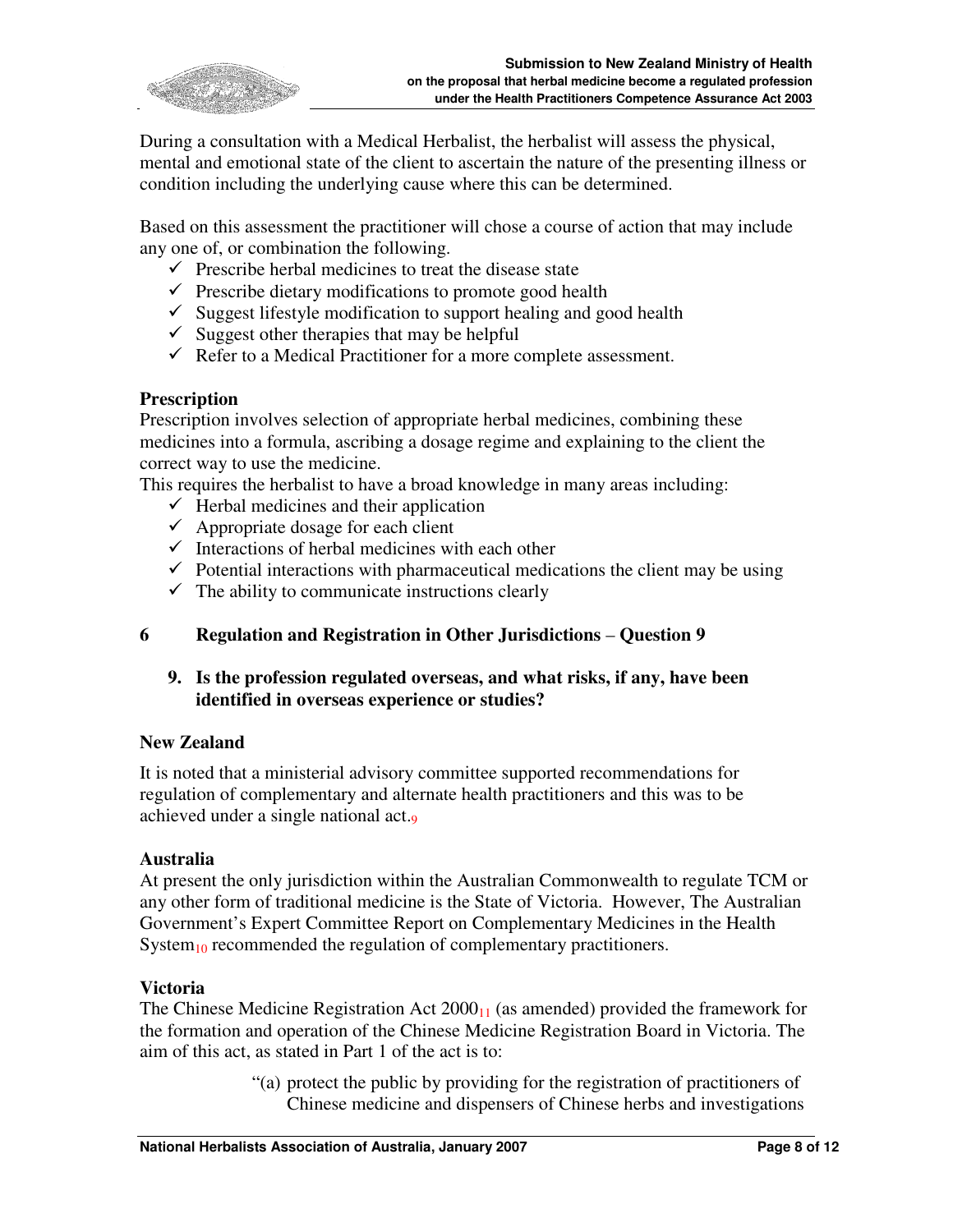

into the professional conduct and fitness to practise of registered practitioners of Chinese medicine and dispensers of Chinese herbs; and

- (b) regulate the advertising of Chinese medicine and Chinese herbal dispensing services; and
- (c) establish the Chinese Medicine Registration Board of Victoria and the Chinese Medicine Registration Board Fund; and
- (d) amend the **Drugs, Poisons and Controlled Substances Act 1981**; and
- (e) make amendments to other Acts regulating health practitioners; and
- (f) provide for other related matters."

The NHAA believes this Act could be used as a template for the formation of a registration board for TCM, Western Herbal Medicine and Naturopathy, allowing that it is manifestly unfair to register TCM practitioners and not the practitioners of Western Herbal Medicine or Naturopathy given that similar issues of practice and access to herbs listed on the schedule of poisons exist across all modalities.

The Victorian Government also sponsored the La Trobe University Report: *The Regulatory Requirements of Naturopathy and Western Herbal Medicine* with a view to regulating these professions in a similar manner to TCM practitioners.

The NHAA believes that this report is being viewed by each state and territory in light of a Productivity Commission recommendation that regulated professions be administered by a single body<sub>11</sub>. A sub-committee of the Australian Health Ministers Council is working on this project with only the current professions registered in each state or territory being considered. The NHAA will be making representation to this committee to have Naturopaths and Medical Herbalist included in this registration process.

#### **Western Australia**

The Western Australian Department of Health has released a discussion paper entitled Regulation of Practitioners of Chinese Medicine in West Australia asking for submissions from interested parties by 4 September 2005. From the discussion within the paper it appears that this government is considering statutory regulation of TCM. $_{12}$ 

#### **ACT, Northern Territory, Queensland and South Australia**

There are no known plans in any of these jurisdictions to regulate complementary therapies. $_{13}$ 

# **United Kingdom**

The UK Department of Health has released a paper: Regulation of herbal medicine and acupuncture – Proposals for statutory regulation, after the UK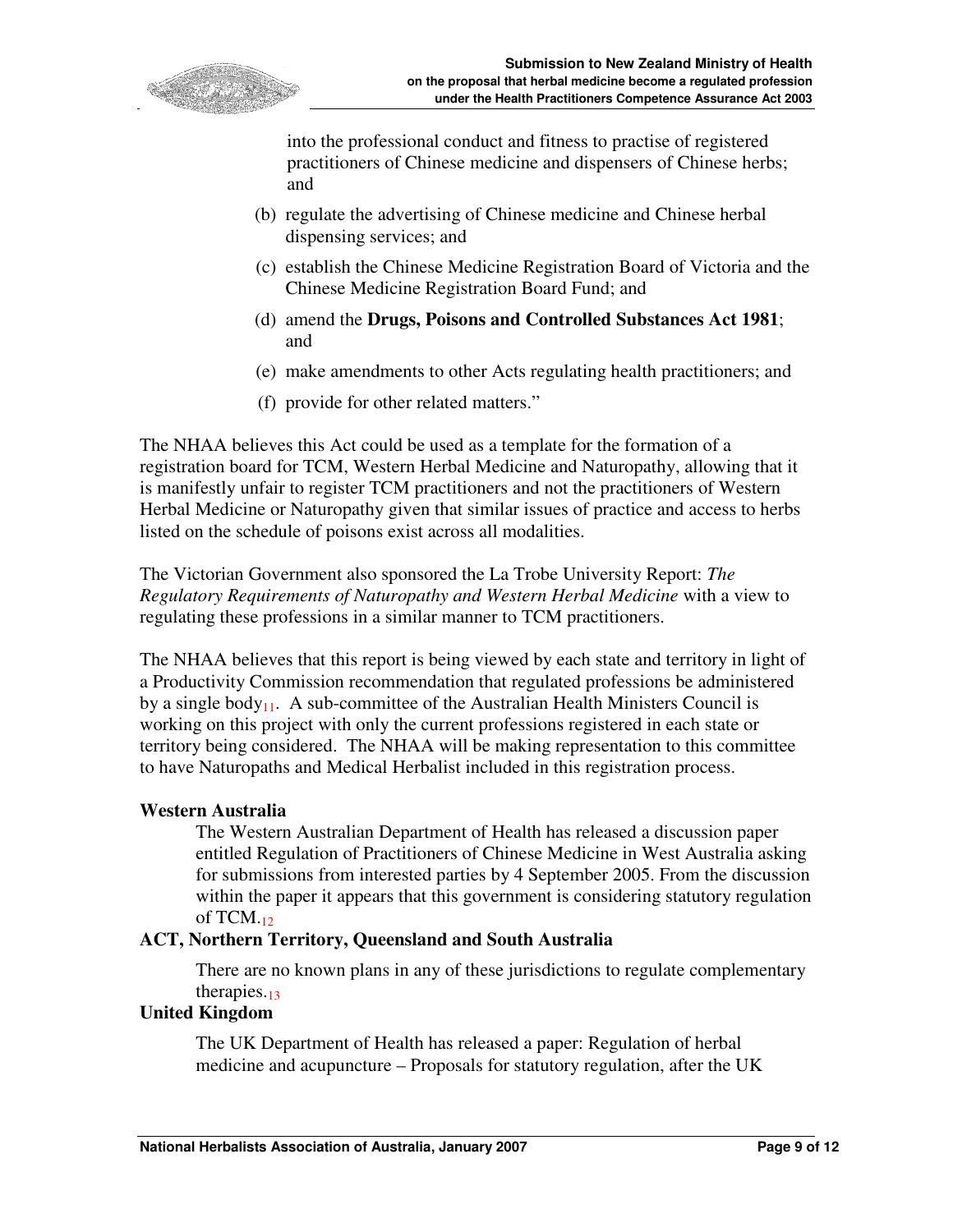

Government endorsed a recommendation of the House of Lords Select Committee on Science and Technology to regulate complementary therapies.<sup>14</sup>

### **United States**

The White House Commission on Complementary and Alternate Medicine Policy Final Report urged the states to consider regulatory structures for complementary and alternate medicine (CAM) after recommending public accountability and quality of care issues for CAM practitioners be addressed.<sup>15</sup>

#### **Singapore**

In Singapore TCM practitioners are regulated under the Traditional Chinese Medicine (TCM) Act and are required to meet the standards set by the local TCM Practitioners Board before practising.<sup>16</sup>

#### **China**

The state regulates both TCM and Western Medicine promoting equality in both streams of medicine with both being practiced side by side.<sup>17</sup>

#### **7 Qualifications – Question 10**

### **10. Identify what qualifications are generally held by members of the profession and the degree of uniformity in qualifications across members?**

The qualifications held by members of the profession are generally a diploma or advanced diploma. Until recently, private colleges falling within the vocational education training area have conducted most education in this field. More recently Australian Universities are offering bridging courses to degree status and some are offering undergraduate courses in naturopathy. It is noted some New Zealand colleges have partnerships with Australian Universities to confer degree status on their natural therapies courses.

Given most Herbalists and Naturopaths act in the capacity of primary contact health professional, the NHAA believes that the educational standard for a regulated profession should be a Bachelor Degree in Health Sciences in Herbal, Naturopathic or Complementary Medicine. It would be necessary to include a 'grandparenting' provision in any regulation of the profession to allow those practising to make an appropriate transition. The provisions of the Victorian Chinese Medicine Registration  $Act_{18}$  could be used as a template for these provisions.

#### **8 Position of the NHAA in regard to Medical Herbalists – Question 11**

#### **11. Does your organization accord any standing or status to the profession of Herbal Medicine or to practitioners who practise as Medical Herbalists?**

The NHAA recognises Medical Herbalists and Naturopaths who have completed a course accredited by the NHAA or who have supplied evidence that they have completed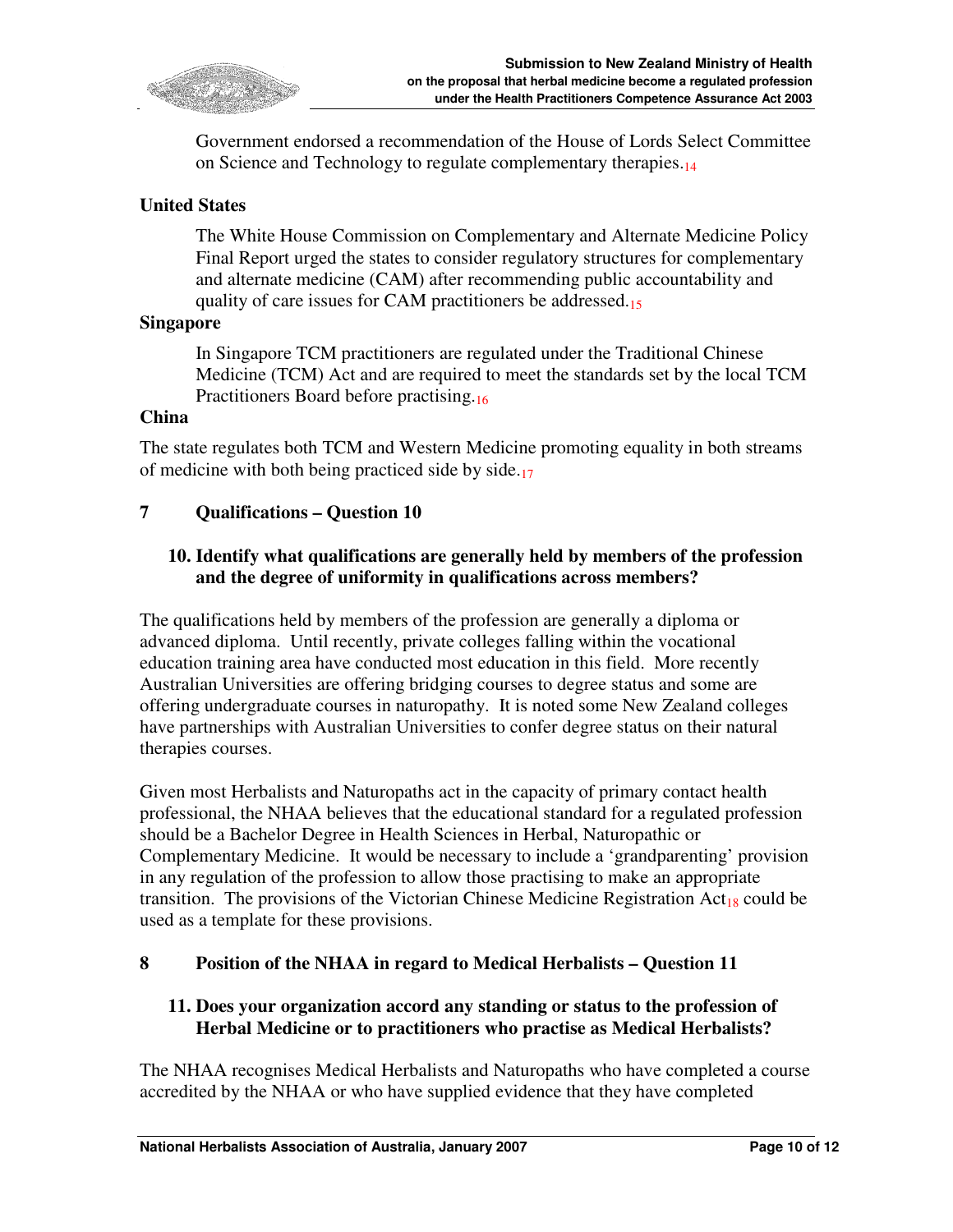

training equivalent to the standard of the accredited courses. This recognition allows members to call themselves Medical Herbalist accredited by the NHAA.

Full membership of the NHAA allows a practitioner to obtain Professional Indemnity Insurance cover through several insurance providers. Membership also allows clients of full members to make claims on the cost of consultations through private health funds that cover natural therapies.

#### **11 Summary**

The NHAA supports the position of the New Zealand Association of Medical Herbalists (NZAMH) that Herbal Medicine be approved as an additional profession for inclusion in the scope of the Health Practitioners Competence Assurance Act 2003 (HPCA Act).

The NHAA has argued over many years for statutory registration of title for Western Herbalists and Naturopaths. Our argument is based on the following points:

- i. Risks associated with primary care practice
- ii. Risks associated with the ingestion of herbal medicines
- iii. The lack of co-operation between the many professional associations
- iv. Numerous interpretations of educational standards
- v. Access to and protection of materia medica
- vi. Increased co-operation between healthcare practitioners

It is important to Western Herbalists they continue as independent practitioners within a primary care context. It is the profession's responsibility to ensure our practitioners are well-educated, ethical, safe and effective. The NHAA believes the best way to achieve this is with statutory registration.

The NHAA also recognises that consumers of herbal medicine services should also have input to this debate.

# **References:**

- 1. Lin V. et al, 2005, The Pactice and Regulatory Requirements of Naturopathy and Western Herbal Medicine, School of Public Health, La Trobe University, Bundoora (Available at www.health.vic.gov.au/workforce/pracreg/naturopathy.htm )
- 2. Bensousssan A., Myers S.P., et el; 2003, *A Profile of Naturopathic and Western Herbal Medicine Practitioners in Australia;* ComleMED, The Centre for Complementary Medicine Research University of Western Sydney, Sydney
- 3. Bensousssan A., Myers S.P, 1996; *Towards a Safer Choice; The Practice of Traditional Chinese Medicine in Australia*; University of Western Sydney, Macarthur
- 4. Davies L.; 2005, *An Unnatural Death*; Daily Telegraph, Sydney
- 5. Sixty Minutes, *Bad Medicine*, broadcast November, 2005
- 6. Lin V. et al, 2005, The Pactice and Regulatory Requirements of Naturopathy and Western Herbal Medicine, Chapter 2, School of Public Health, La Trobe University, Bundoora
- 7. Community Services & Health Industry Skills Council, 2005, *Health Training Package HLT02, Qualifications Framework - Complementary and Alternative Health Care*